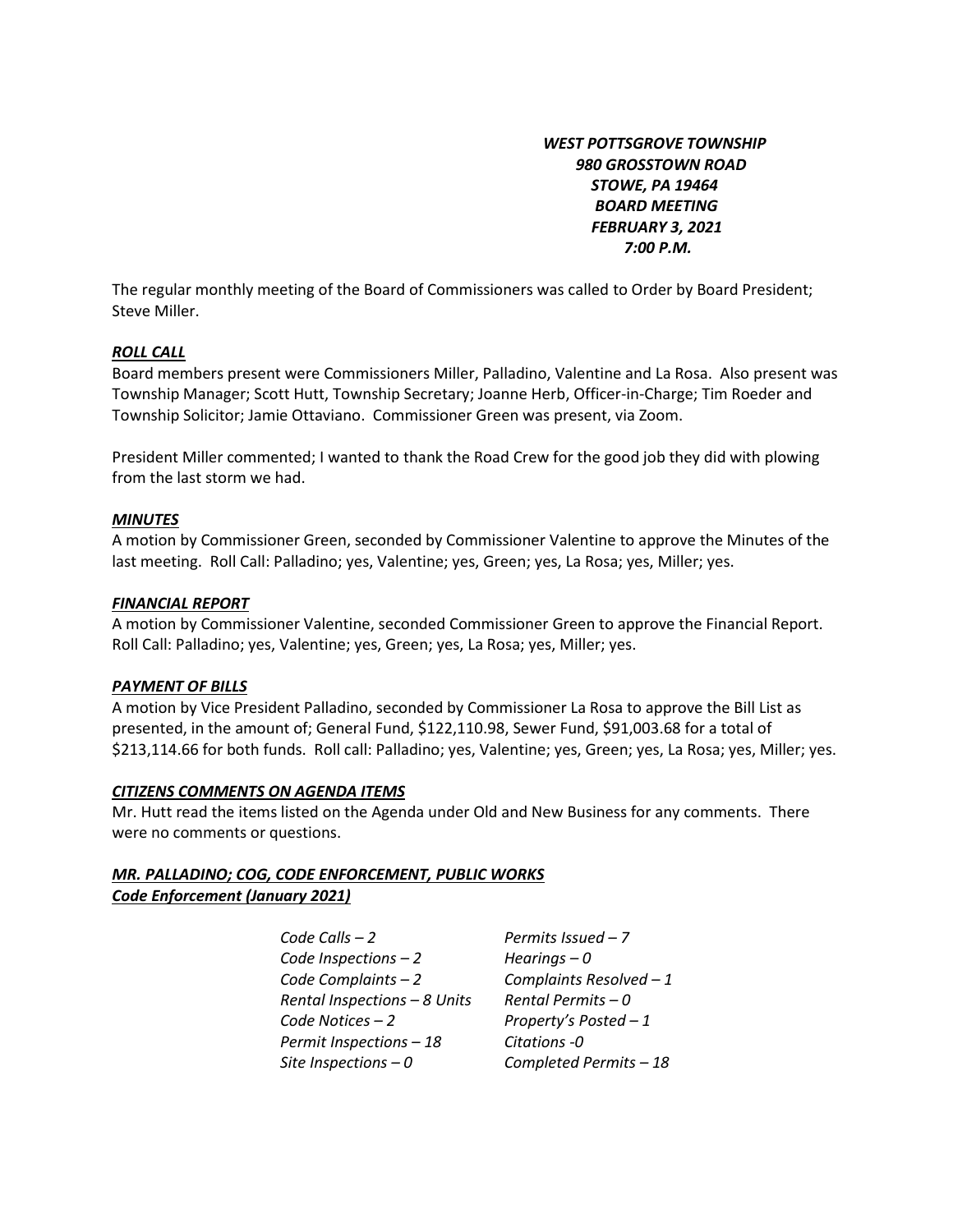### *Board Meeting – February 3, 2021 Page 2*

*Code Enforcement – Continued* 

| <b>Rental Registration Fees</b> | S            | <i>00.00</i> |
|---------------------------------|--------------|--------------|
| <b>Building Permit Fees</b>     |              | \$3,966.00   |
| <b>Construction Costs</b>       | \$281,450.00 |              |

Vice President Palladino commented; the rest of my report will be under Old and New Business.

## *MR. VALENTINE; RECREATION, TOWN WATCH, REGIONAL RECREATION*

### *Regional Recreation*

Commissioner Valentine reported; we are still reorganizing the Park Committee.

### *MR. GREEN; EMERGENCY MANAGEMENT, RECYCLING, FINANCE Recycling*

Commissioner Green reported; for the month of *January*, we had 22.21 tons of single stream recycling collected.

## *MR. LA ROSA; REGIONAL PLANNING, ZONING, PLANNING COMMISSION*

There were no reports.

## *MR. MILLER; POLICE, CIVIL SERVICE, FIRE*

### *Fire*

For the month of *January*, there were 19 calls in Montgomery County; 13 in West Pottsgrove, 1 in Upper Pottsgrove and 5 in the Pottstown Borough. There were 11 in Berks County; 7 in Douglass Township, 3 in Amity Township and 1 in Birdsboro Borough. There were also 5 in North Coventry. There was 35 calls for the month, with 112 volunteering their time, for a total of 548.75 hours.

## *Police*

| <b>Officer-in Charge; Roeder's Report</b> |                       |
|-------------------------------------------|-----------------------|
| Total Calls (January) - 299               | <b>Juvenile Repor</b> |
| Total Arrests - 3                         | Calls - 12            |
| Adults $-3$                               | Child Abuse - 3       |
| Juvenile – 0                              | Community Re          |
| Total Citations - 11                      |                       |
| Traffic $-10$                             |                       |
| Non-Traffic-1                             | <b>Abandoned Ve</b>   |
| Traffic Warnings - 21                     | <b>Vehicles Acted</b> |
| Assists – 31                              | <b>Vehicles Tagge</b> |
| Ambulance – 20                            | Vehicles Remo         |
| Assist PD - 11                            | <b>Vehicles Remo</b>  |
| Upland Square - 56                        | Vehicles Pendii       |
| Investigations-27                         |                       |
| Crimes – 10                               |                       |
| Mileage $-3,930$                          |                       |
|                                           |                       |

# Total Calls *(January)* – 299 *Juvenile Report - January*

elations - 3

## Non-Traffic-1 *Abandoned Vehicles – January*

d Upon - 3 ed Abandoned - 3 oved from Roadway by PD - 0 oved from Private Property - 0 ing Action - 0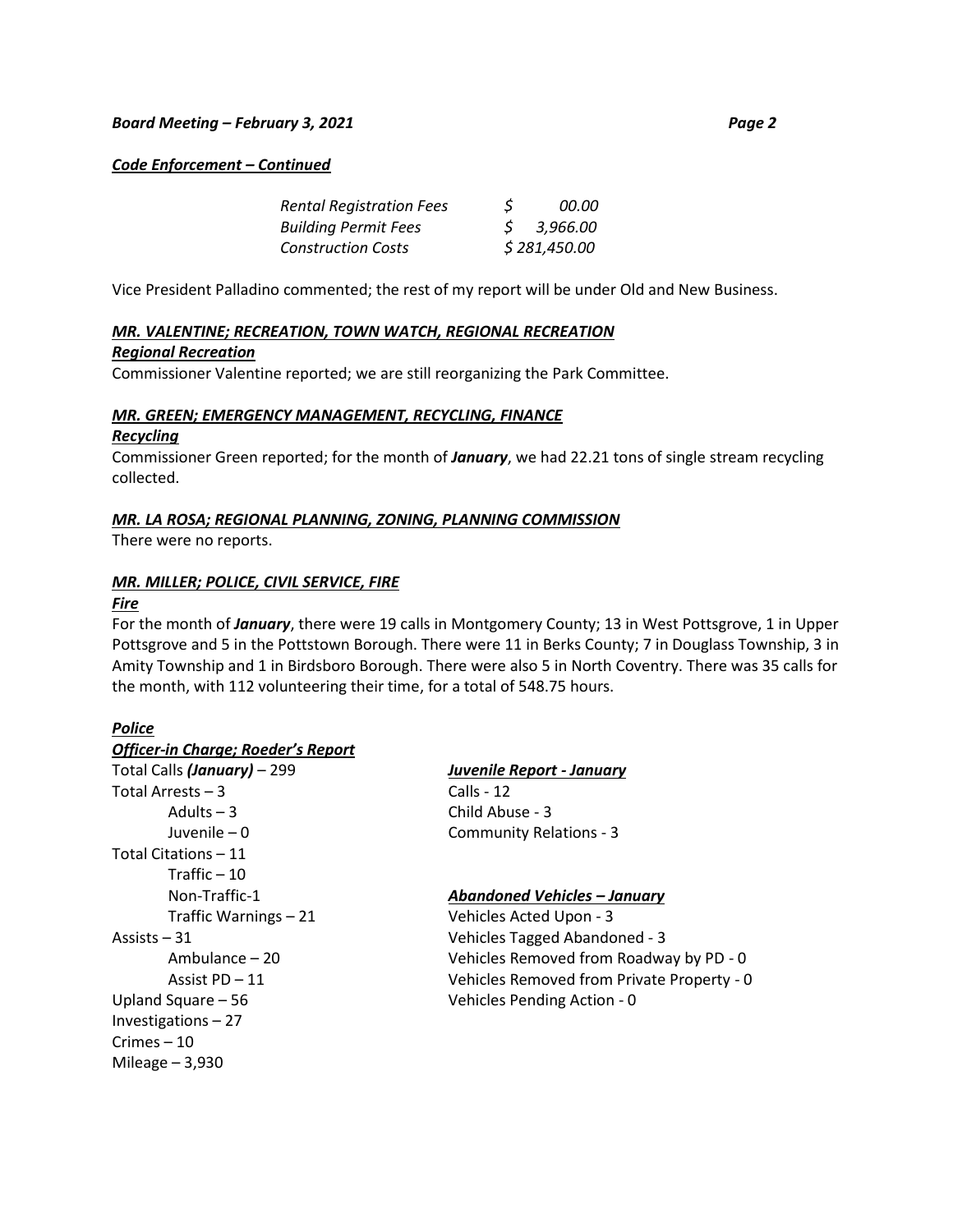## *Police – Continued*

- A schedule has been implemented beginning in February, at the request of the Board; All Officers in the Department will rotate through each shift on their respective Platoons. *Platoon A* consists of; Sergeant Ziegler and Officer Radswillas. Starting on February, 10th Sergeant Ziegler will be on day shift and Officer Radswillas will be on night shift. They will work those shifts for four weeks and then rotate. *Platoon B* consists of; Officer Peifer will be on day shift, Officer Stoudt will be on mid-shift and Corporal Cass will be on night shift. They will work those shifts for four weeks and then rotate through the shifts. The part-time Officers; the schedule has been limited. There will be no more part-time Officers used as a second Officer out when there is only one full-time Officer scheduled. There will be times when a part-time Officer will be used as a second Officer out, but that will only be for specific details or events.
- The Police Department is now using PlanIt Scheduling, which is an internet based scheduling software program. The software encompasses the day-to-day schedule, time off requests and payroll. We will be using the old paper payroll sheets for a few weeks, until everyone is up to speed as to how the internet scheduling works.
- We have also filled the part-time Administrative Assistant position and I would like to welcome Jeff Kazmierczak on board. Jeff will be working 30 hours per week for the Police Department.

## *MANAGER'S REPORT*

- Mr. Hutt commented; I would like to thank our Public Works Department and our secondary plow unit; Above Grade Landscaping, for the phenomenal job they did with snow removal during our last winter event. During that time, 80 tons of salt was used.
- Due to the recent weather, trash collection will be done on Thursday, February 4. All residents were notified by Waste Management and it was also put on our Facebook page.
- Our 2020 Usage Report for Liquid Fuels was submitted and approved by PennDot and we are waiting on final Auditor approval.

All other items will be covered under Old and New Business.

# *SOLICITOR'S REPORT*

The following is my report of the tasks that I performed as Solicitor for West Pottsgrove Township since the Board of Commissioners last, regularly scheduled meeting on January 4, 2021, up to and including February 3, 2021.

- 1. Finalize and forward to the Mercury the Public Notice for 980 W. High Street
- 2. Communications with Attorney for AJ Jurich re; balance of Change Order.
- 3. Letter to Fire Department regarding bus behind Target.
- 4. Attend informal meeting with professionals re; 400 Ash Development.
- 5. Receipt of copied letter from Doug Breidenbach re; D&S Elite/Bipin Patel.
- 6. Review draft letter from Scott Hutt to Bob Bainbridge re; qualifications of Firefighters.
- 7. Working with Scott and PMRS re; Matt's pension and beneficiary designation.
- 8. Planning Commission work re; John Jones and Ash Street Development
- 9. Review Resolution for Fire Department for any noticed requirements.
- 10. Review and revise draft Fire Service Agreement with the Borough.
- 11. Work pertaining to Matt Stofflet's PMRS pension.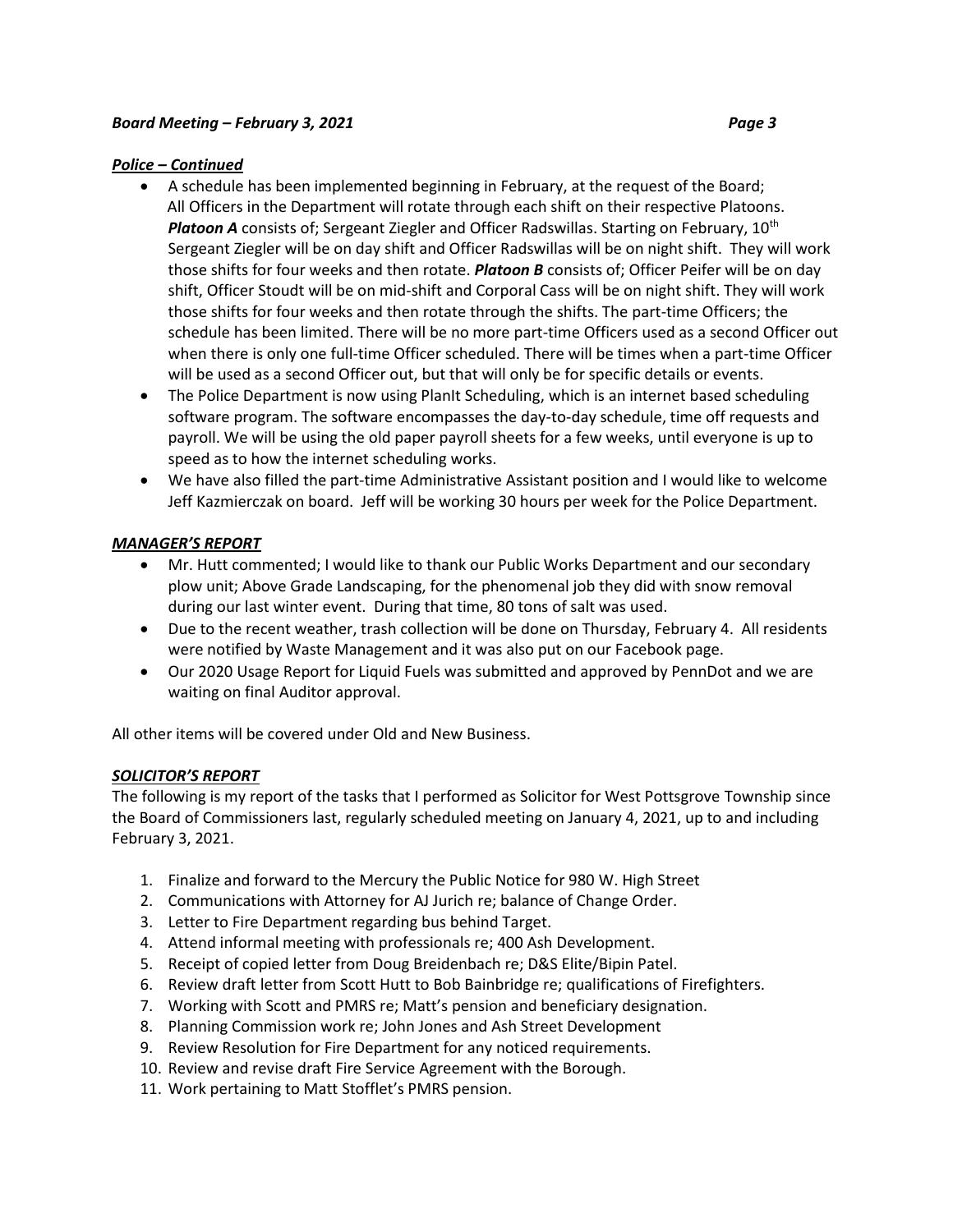### *SOLICITOR'S REPORT – Continued*

- 12. Review Payment and Performance Bonds from Contractor for Grosstown Road Sewer Project.
- 13. Review Sub-Lease with West End re; Air Packs.
- 14. Meeting with Bursich, Scott and Joao Bradley at Community Pool.
- 15. Research regarding ability to have Special Exec Session for decision of Fire Department
- 16. Draft Ordinance updating fees and compensation of Tax Collector.

Solicitor Ottaviano reported; at the regularly scheduled meeting in January, I was given authority to advertise the Public Notice for putting 980 West High Street, which is in the Township; out to bid. We are requesting bids of at least \$5,000 for consideration, to be submitted no later than tonight's meeting. As of right now, and it's 7:15 p.m.; this confirms we have not received any bids what so ever. The Notice was advertised in the Mercury and the digital aspect, on January 6, 2021. Since no bids were received, we can discuss the next steps at the Executive Session.

### *Update on SafeCity – Chief of Police*

Mr. Hutt reported; our advertisement/job listing for the position of Chief of Police has been posted. The deadline for applications is March 1, 2021.

### *Update on Grosstown Road Sanitary Sewer Project*

Mr. Hutt reported; the project is moving along quickly, and I have not received any reports of delays outside of the usual weather. Due to the recent winter event, erring on the side of caution for everyone's safety, our contractor will not be on site the remainder of the week. They will begin again on Monday, February 8, 2021, of course; weather permitting. We understand the closure/lane restrictions are an inconvenience and appreciate everyone's patience while we work to improve our infrastructure. The private work estimates have been completed and will be distributed to the homeowners this week. The plan is for the Township to incur the cost and the property owner will be on a repayment plan. Vice President Palladino added; some of the construction work that has been done has diminished some of the flows already.

Mr. Hutt also reported on the Pool Demolition; our contractor; JOAO Bradley, has begun work to demo the pool, preparing it to be a fill site. The fill site will not begin until the work on the laterals commences.

### *Trex Recycling Program*

Mr. Hutt reported; we have had previous discussions and ultimately have had approval for the Township's participation in the Trex Recycling Program. However, we still need a bit of guidance in terms of reporting and submissions. I will need direction from the Board with regards to drop-offs; should the residents be in charge of their own submissions, weighing and dropping off at the drop-off site, which is the Giant Grocery Store, or should the residents drop off at the Township building. My concern for this is weighing the plastic, which we have no means to do that. We could, however, be the central contact for collection numbers. Commissioner Valentine commented; I would think if any residents would have a large quantity, they would take it directly to Giant, but they would have to weigh it. However, if they want to bring up a weekly collection of bags; I would think it should be dropped off here. Maybe we should invest in a digital scale; I don't think they are that expensive, but I also suggest putting a big box out there for them to drop off their collection into and getting the residents involved.